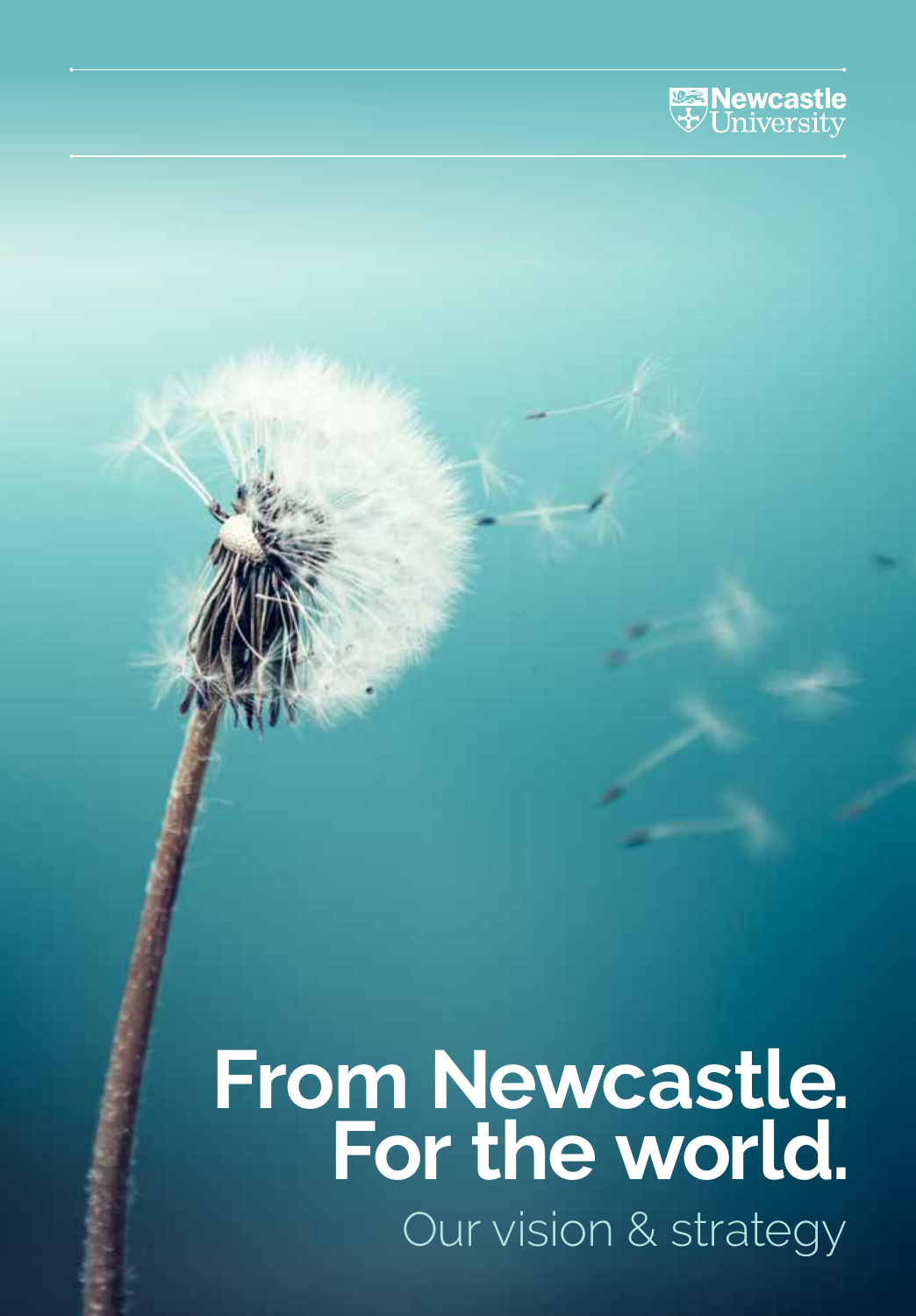

# HELLO

am proud and delighted to<br>
introduce our new Vision, which<br>
has been developed with our staff,<br>
students and external partners as<br>
a statement of our collective ambition am proud and delighted to introduce our new Vision, which has been developed with our staff, students and external partners as for Newcastle University.

When I took up the role of Vice-Chancellor and President in 2017, I met as many people as possible to understand our current strengths and to bring together new ideas on how we can develop and grow as an institution. I have been hugely impressed by the breadth and depth of our strengths in both education and research.

As one of the United Kingdom's great civic, research-intensive universities, we exist for the public benefit, to advance education, learning and research. Our new Vision is to build on this core purpose to become a more globally inclusive institution, providing new knowledge and creative solutions that make a positive impact on the economy and

society of our region, the UK and beyond.

The expectations placed on universities by students, governments and the public have changed dramatically in recent years. There is now a clear belief that universities exist to serve local and global society – whether through the graduates we educate or through our research and innovation. At Newcastle, we are exceptionally well placed to meet these changing expectations due to a proud heritage of innovation stretching back more than 180 years. I firmly believe that, with the right vision and strategy, we can enhance our contribution to tackling the numerous challenges faced by global society.



**Professor Chris Day** Vice-Chancellor and President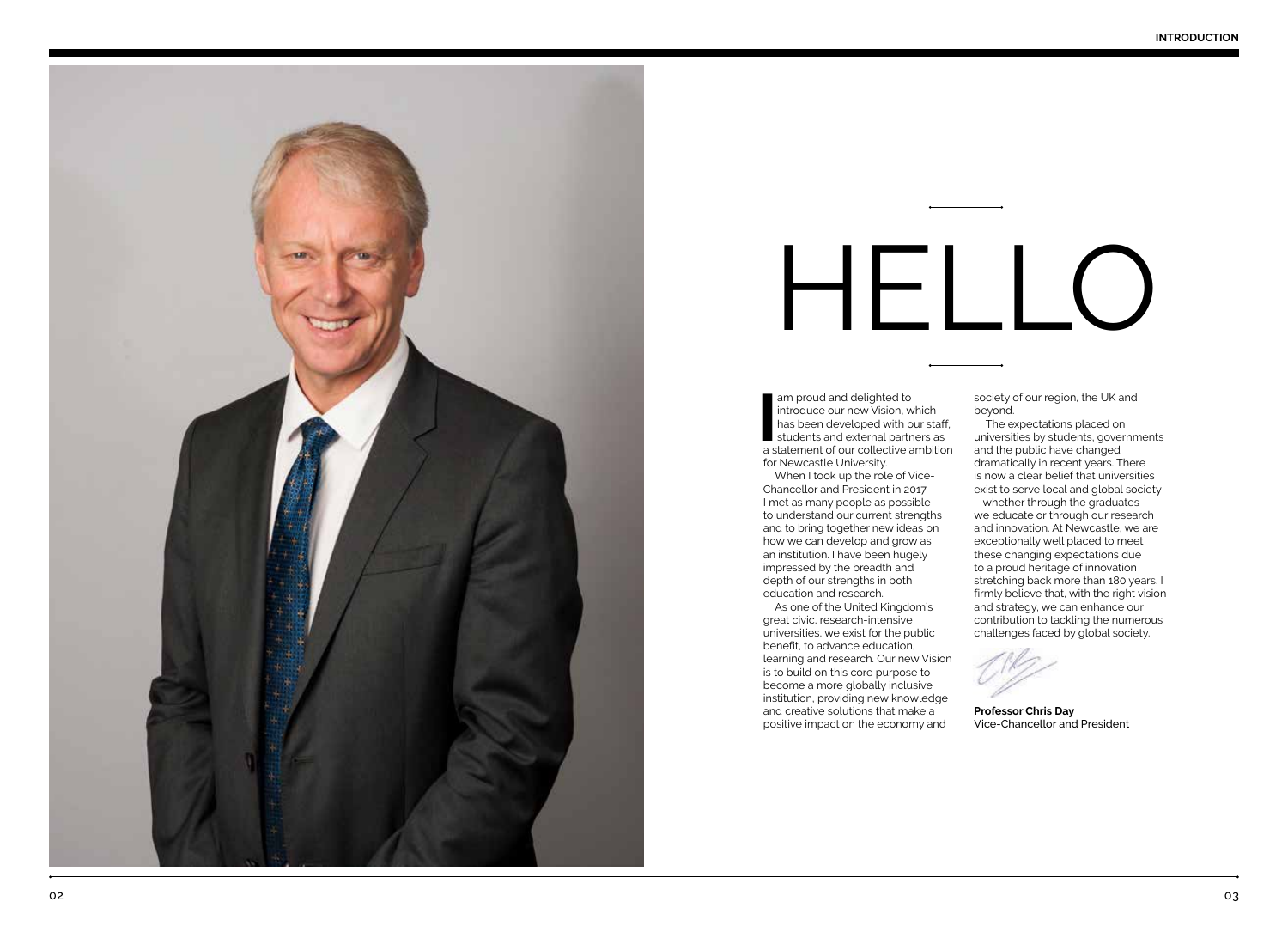# OUR VISION

**OUR CONCOUNTER 1999 VISION EXPRESSES OUR CONCOURT OF SAMPLE PRESSES ACCEPT**<br> **COURCE ACCEPT**<br> **COURCE ACCEPTE ACCEPT**<br> **COURCE ACCEPTE ACCEPT**<br> **COURCE ACCEPTE ACCEPT**<br> **COURCE ACCEPT** collective sense of purpose. We aspire to be a peoplefocused university that innovation and creativity to provide benefits to individuals, to organisations and to society as a whole.

Newcastle University exists for the public benefit to advance education, learning and research. Our objective is to build on this core purpose and, in doing so, provide new knowledge and creative solutions that make a positive impact. We aim to work collaboratively with our many external partners to shape brighter futures, grow the economy and champion social justice.

## **VISION** NEWCASTLE UNIVERSITY

We are a world-leading university, advancing knowledge, providing creative solutions and solving global problems

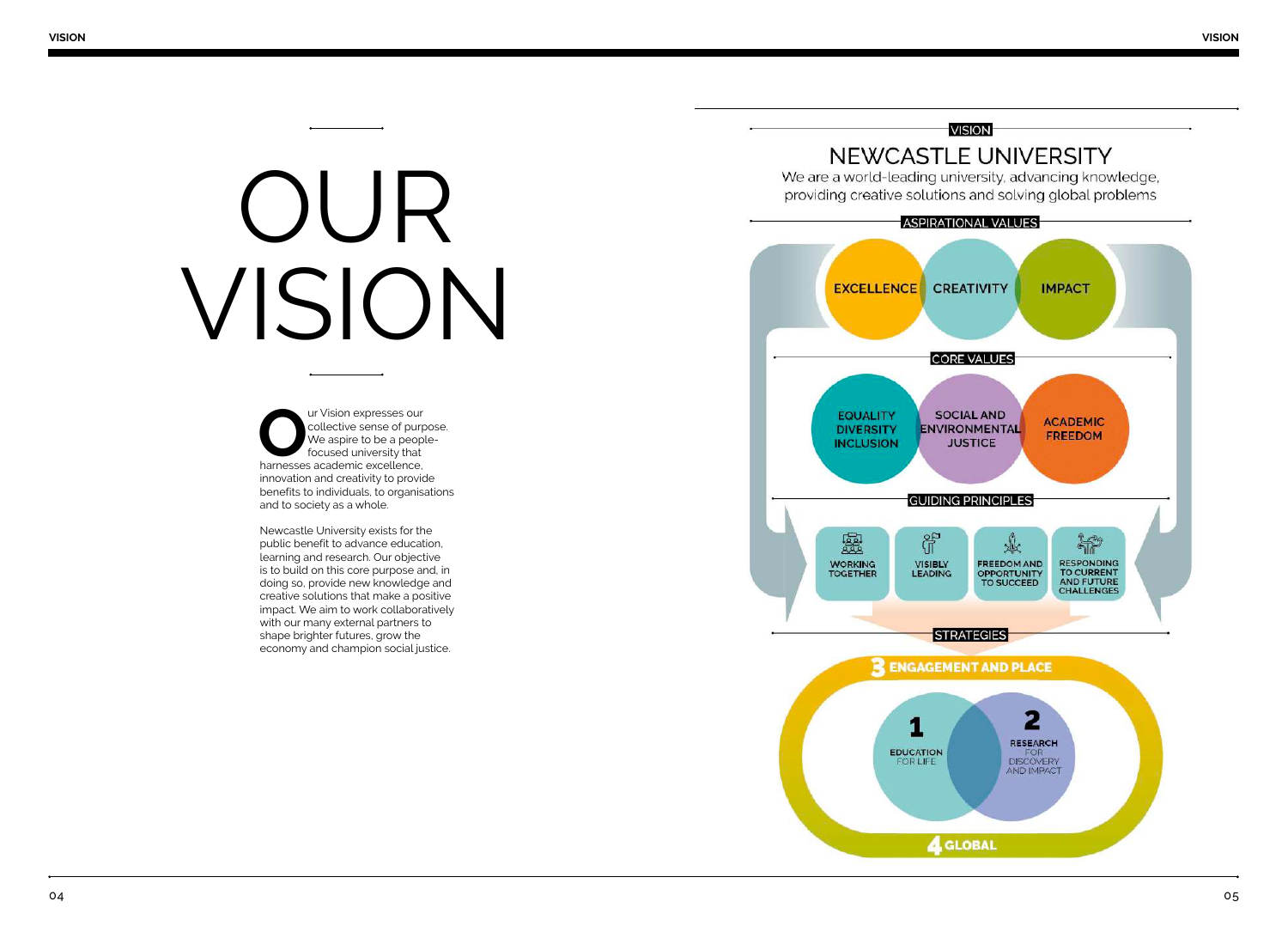# OUR VALUES

**WE** will maintain and build upon our long<br>tanding commitme<br>to equality, diversity<br>and inclusion, while continuing to build upon our longstanding commitment to equality, diversity respect and protect the principle of academic freedom. We are passionate in our belief that universities should play a fundamental role in creating and fostering more equitable societies.

Our new Vision builds actively on these Values, but also identifies three aspirational Values that inform everything we do and will guide us as we develop and grow as an institution.

## **EXCELLENCE**

Enabling our staff to realise their twin ambitions of leading the way globally in their areas of research expertise and providing an outstanding educational experience for our students

## **CREATIVITY**

Being creative and innovative in finding ways to advance knowledge and engage with society to address global problems

### **IMPACT**

Working in partnership with governments, industry, the creative and cultural sector, and community groups to identify the current and future challenges faced by society and to provide innovative ideas and solutions that will make a difference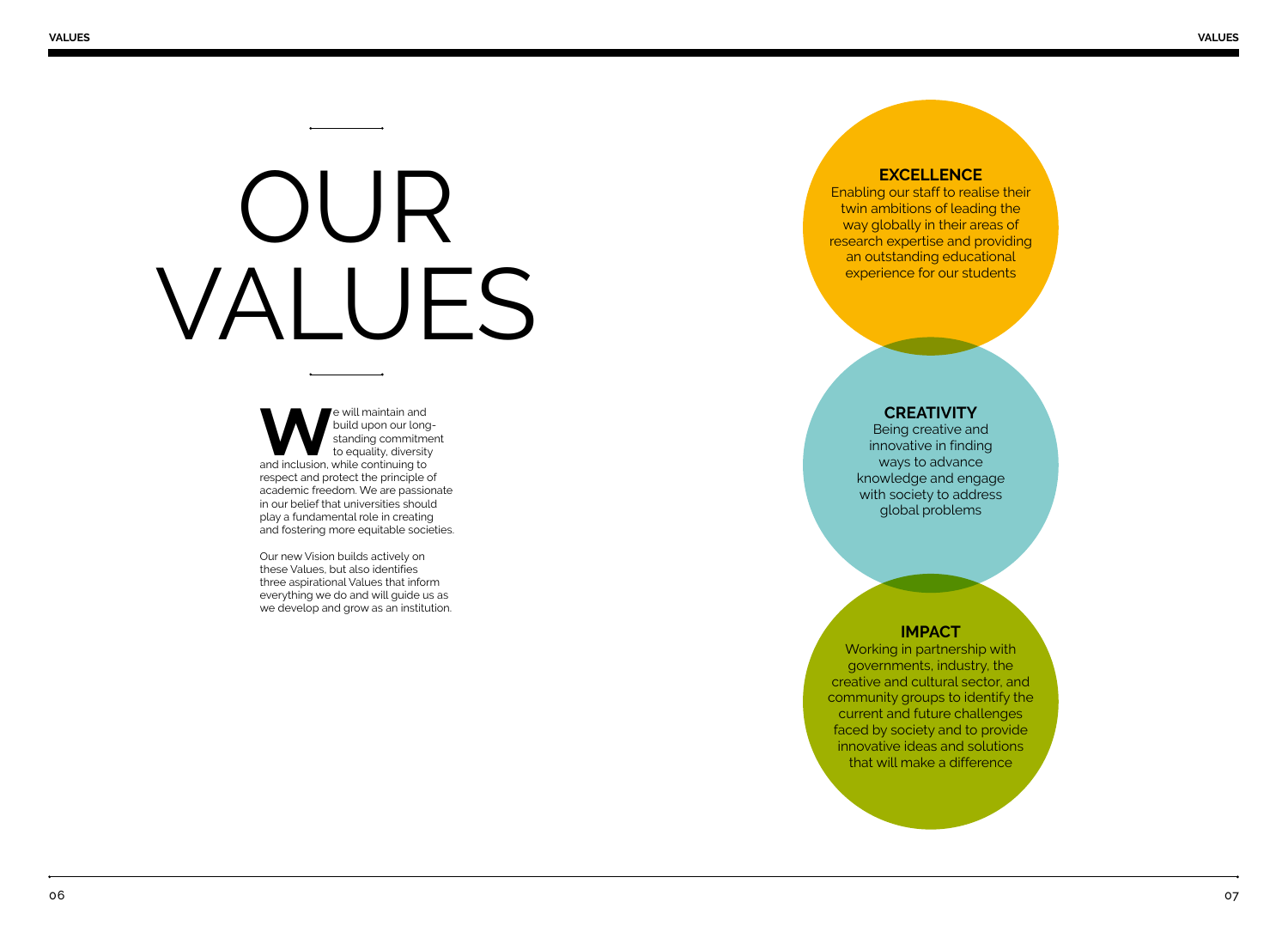## GUIDING This refers to working together<br>internally and externally with<br>local, national and internally with<br>local, national and internally with<br>local, national and internaling<br>local, national and international

**O**ur guiding principles explain<br>
how we will operate as an<br>
institution while in pursuit<br>
of our strategic goals. We<br>
believe that we will only be able how we will operate as an institution while in pursuit of our strategic goals. We to reach our potential in teaching and research and, therefore, have a genuinely global impact, if we operate in accordance with these principles.

They describe how we aspire to give our staff the environment they need to excel and how we will collaborate with wider society in our main areas of expertise and in new and emerging disciplines.



internally and externally with our various partners, including local, national and international higher education institutions and organisations from the public, cultural, commercial and voluntary sectors. These partnerships improve the quality of our work, increase its impact and enhance our reputation.



Our University is recognised globally for a number of current strengths, including Ageing and Health, Energy, Data, Cities, and Culture and Creative Arts. In all of our education, research and engagement activities, our aim is to promote and support these existing strengths while also facilitating the development of emerging areas of world-leading education and research.



Our people, staff and students – past, present and future – are at the heart of our strategy. Our overarching aim is to support their development and allow them to reach their full potential by providing them with the freedom and opportunity to inspire excellence, ambition and creativity.



While there is ample evidence of the long-term value and impact of enquiry-driven research, it is also clear that our priorities in both education and research need to align, at least in part, with the demand side of the knowledge economy. Our staff have a critical role in both identifying and responding to the societal challenges that face the world now and in the future, and in educating our students to be critical citizens.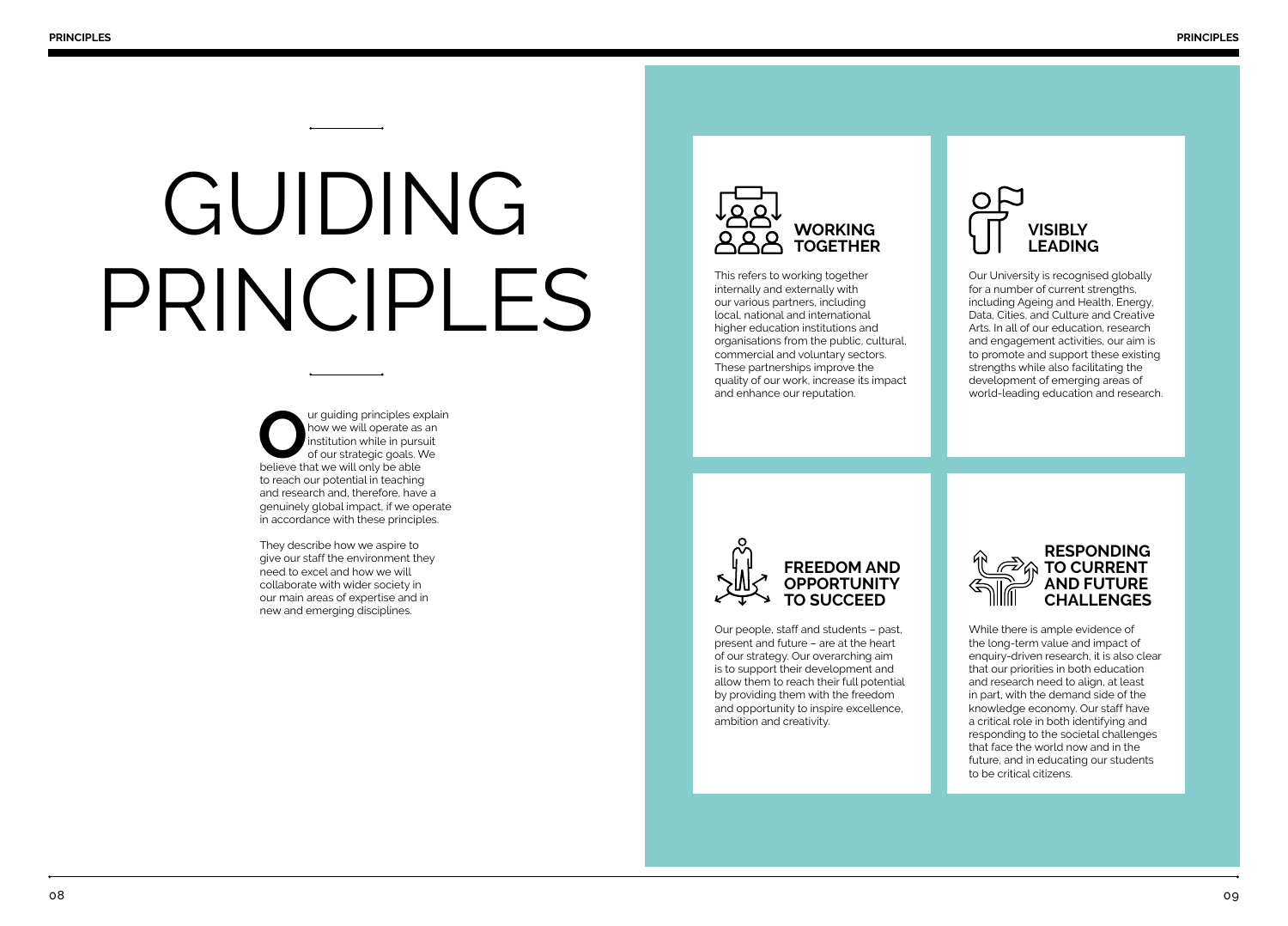## OUR STRATEGIES

exist for the benefit<br>
of society and our four<br>
core strategies have<br>
been developed to<br>
demonstrate how we will tackle some of society and our four core strategies have been developed to of the challenges it faces. We are, of course, a first-class teaching and research institution, and excellence in these areas is central to our purpose.

But we cannot operate in isolation. We will continue to reach out to governments and organisations both in the UK and around the world where collaboration is likely to play an important role in advancing knowledge and solving problems.

## RESEARC<br>DUCATION FOR<br>FOR LIFE DISCOVER<br>AND IMPA GAGEMENT<br>VD PLACE<br>CLOBAL EDUCATION FOR LIFE RESEARCH FOR **FOR DISCOVERY** AND IMPACT ENGAGEMENT AND PLACE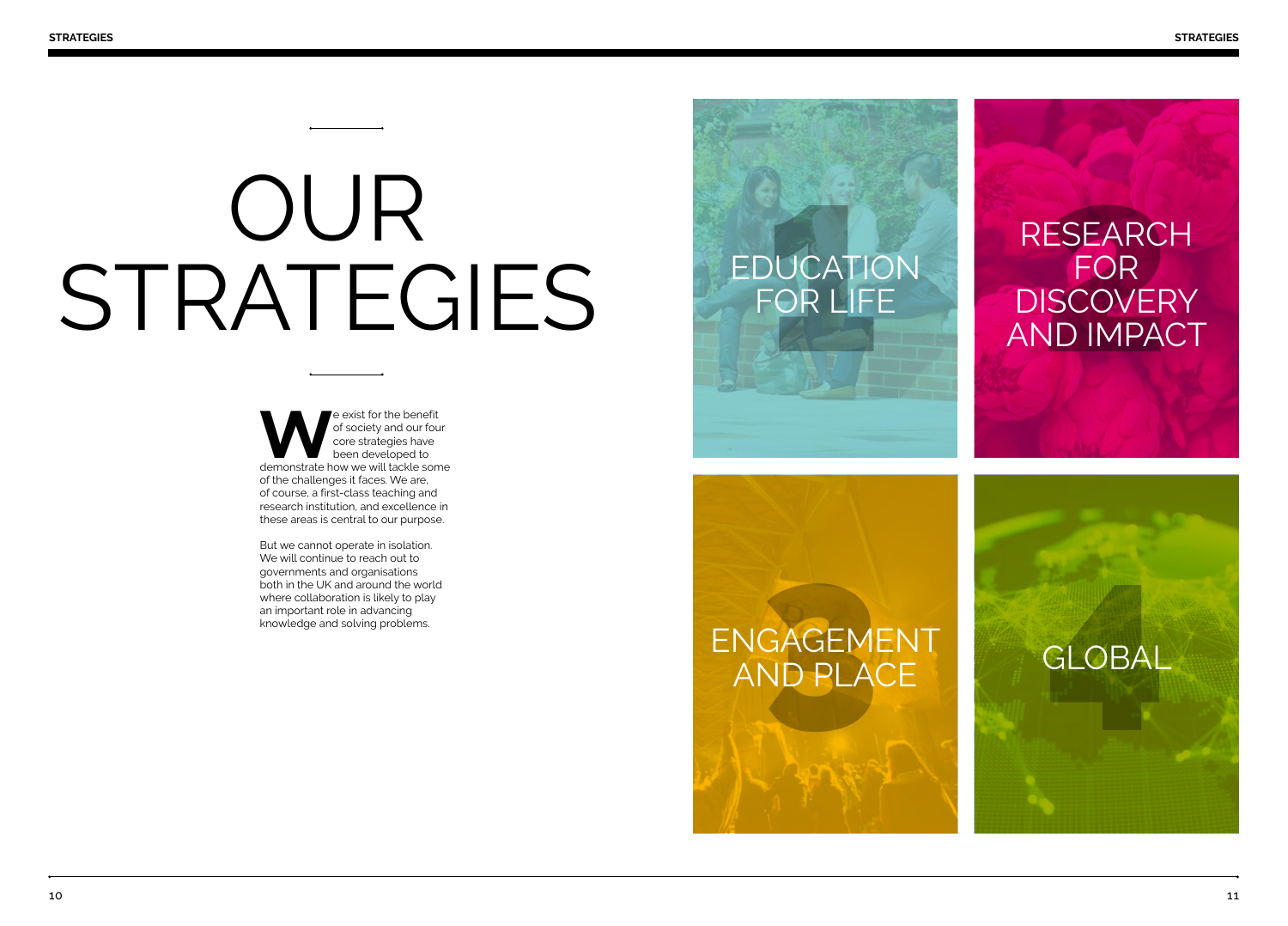12 M

## EDUCATION FOR LIFE

Engaging, challenging and supporting students to discover and fulfil their potential

#### All our educational activities will be based on a commitment to promoting the highest levels of student engagement. We will challenge and empower our students to discover and reach their full potential, supporting and working with them to do so.

The education that we offer is a joint endeavour involving all members of our University community. Staff and students work in partnership to co-create learning experiences based on a commitment to mutual development and self-discovery. This allows our graduates to develop the resilience, attributes and skills to transform their own lives and the communities in which they live, and to excel in their chosen futures.

## **OUR SPECIFIC AIMS ARE TO:**

- Provide an outstanding educational experience rooted in strong disciplines and enhanced by a broad range of experiences.
- Encourage and provide opportunities for multi- and inter-disciplinary encounters.
- Maintain and promote the academic rigour and stretch of our programmes.
- Inspire, challenge, support and care for our students.
- Provide an inclusive, diverse and international collaborative learning community.
- Empower our students to be creative, innovative, enterprising and global in their outlook.

## **NE W INITIATIVES WILL INCLUDE:**

- Implementing our technology-enhanced learning roadmap so that we are recognised as a leading university for the use of technology to support campus-based education.
	-
- Working to create a Newcastle Doctoral College as a world-class centre for research training to support our research students.
- new Graduate Framework to support and prepare students to shape the societies in which they will live and the professions they choose to enter.

• Developing and implementing a

• Aiming to establish an inter-disciplinary school to facilitate multi- and inter disciplinary opportunities.



### Our students on campus, where they will be challenged and empowered to reach

their potential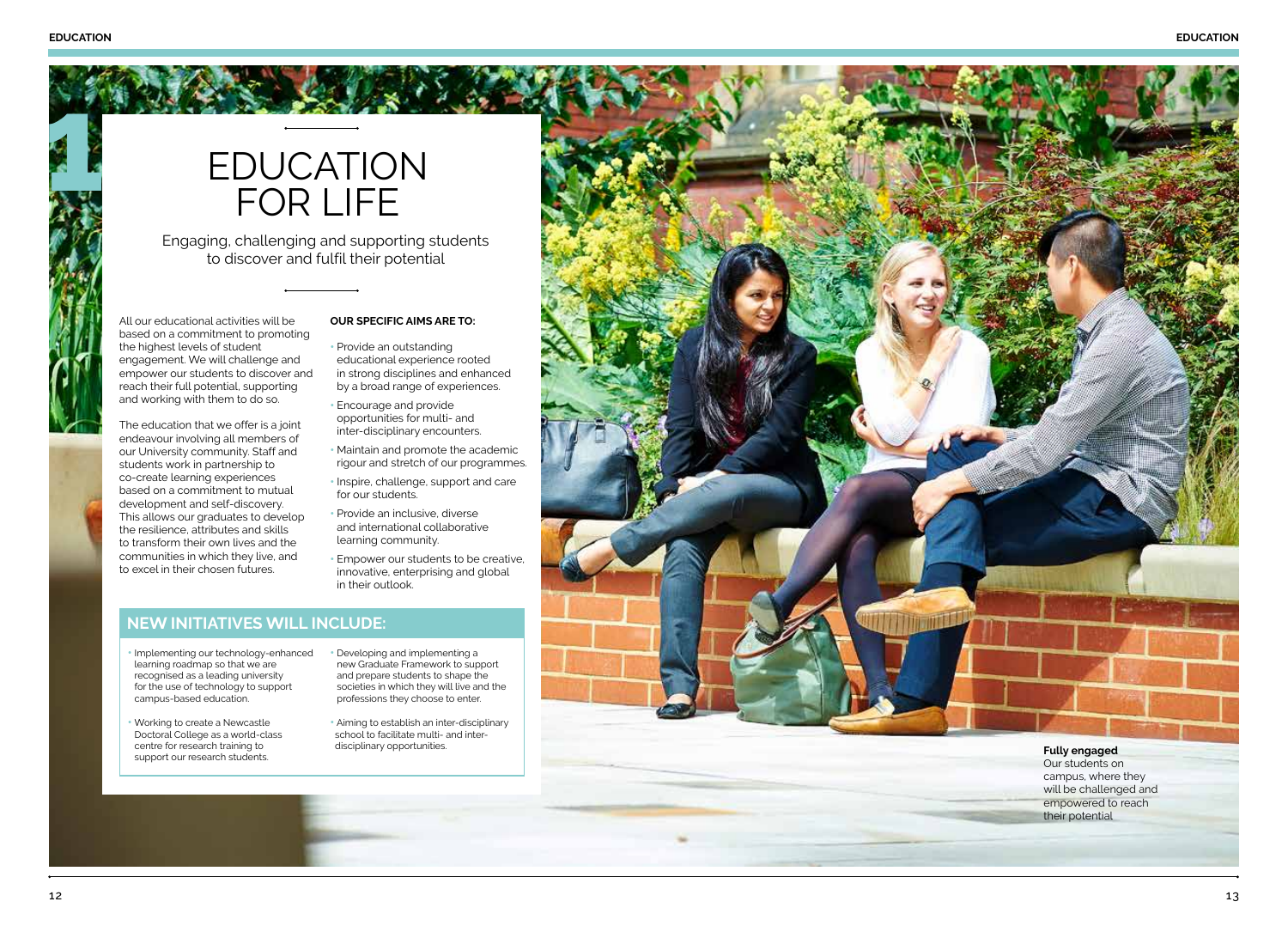2

## RESEARCH FOR DISCOVERY AND IMPACT

Catalysing transformative research within and between disciplines

Our commitment is to be a worldclass, research-intensive university that builds upon its distinctive attributes. These features include a broad disciplinary base but at a scale that allows us to act cohesively: the integration of education with research and engagement, a portfolio of world-leading research clusters and independent scholars, the provision of real-world test beds for innovation, and our deep regional and global partnerships.

In doing so, we will help to transform society through the application of our research and will provide leadership in identifying and responding to societal needs, including those addressed by the UN Sustainable Development Goals.

### **OUR SPECIFIC AIMS ARE TO:**

- Nurture excellent research and innovation that expands fundamental knowledge, addresses societal and global needs, supports sustainable economic growth and promotes health and wellbeing.
- Equip staff and students at all career stages with the skills to contribute to research and development in the academic, commercial, public and voluntary sectors.
- Foster inter-disciplinary approaches and partnerships with businesses, cultural industries and external agencies that extend the reach and impact of our research.

## **NE W INITIATIVES WILL INCLUDE:**

• Enhancing the visibility of our globally recognised strengths in Ageing and Health, Energy, Data, Cities, and Culture and Creative Arts. We will promote and support these existing strengths while also nurturing emerging areas of worldleading education and research.

• Developing a Newcastle University academic track scheme to enhance research and development skills – expanding our complement of early and mid-career academic staff and providing opportunities to involve researchers working within external organisations.

Consolidating our portfolio into multi-disciplinary Centres of Research Excellence, recognising that diverse collaborative teams are required to deliver many of the greatest advances.

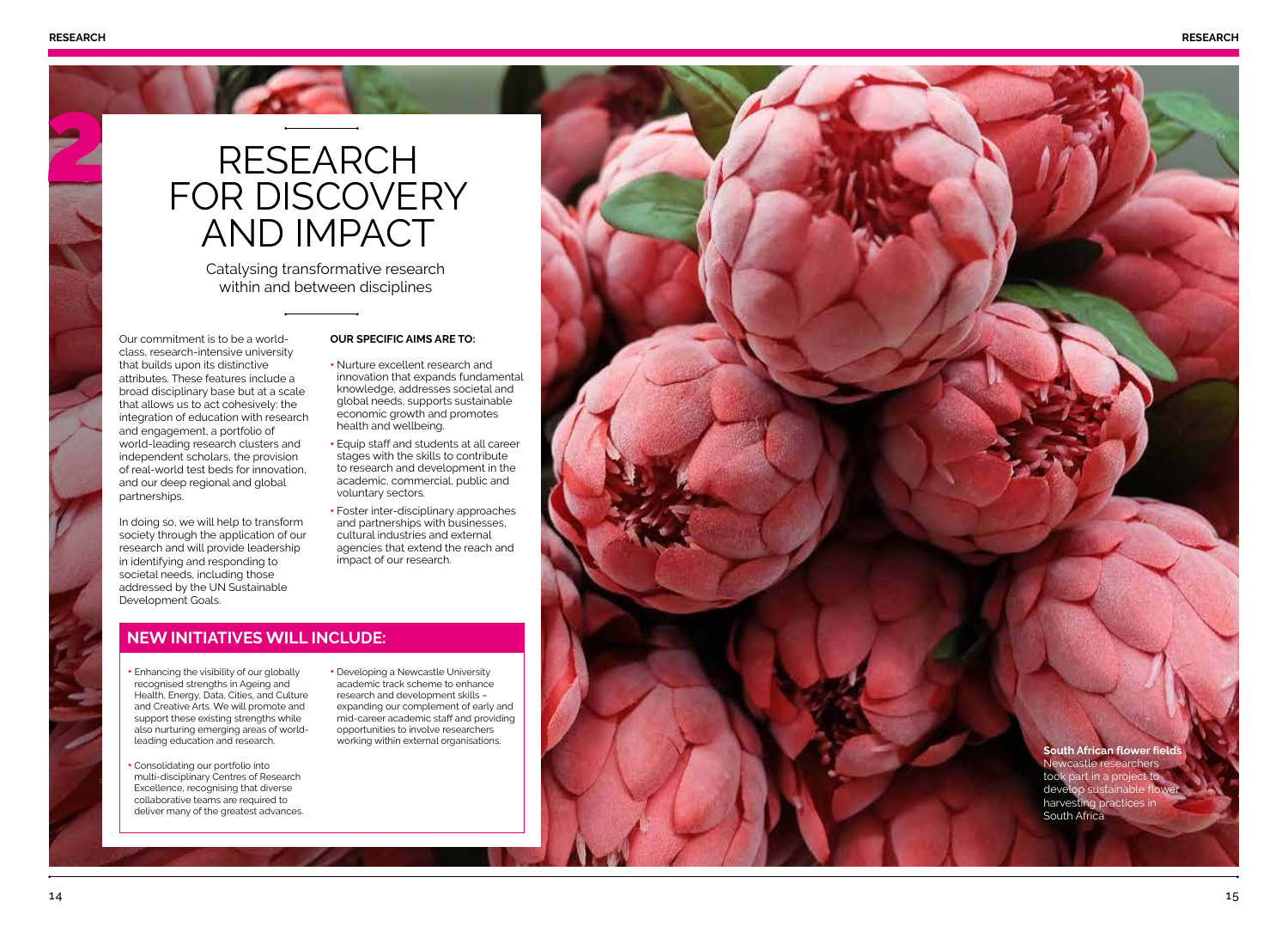3

## ENGAGEMENT AND PLACE

Improving the economy, health and social wellbeing, and cultural richness of the places in which we operate

Newcastle University has a strong tradition of working for the public benefit through the co-creation of knowledge in partnership with external collaborators, and we will seek to strengthen this further. As a civic university, our regional engagement is integral to ensuring that our academic and professional activities have economic, social and cultural benefits. We will work with local and national government initiatives to deliver inclusive, placebased growth.

There are many diverse and complex challenges facing society across the globe, which require high-quality disciplinary and inter-disciplinary researchers and educators working with partners to provide solutions. In approaching these challenges, we will nurture creativity, change and innovation – expanding our contribution to the city and the region and developing our global influence.

### **OUR SPECIFIC AIMS ARE TO:**

- Work closely with regional industries and businesses to address their needs, including those related to: research and development; current skill shortages in their workforce; and their requirement for appropriately trained graduates.
- Be an outstanding partner for local government; the NHS; the voluntary, community and social enterprise sector; and cultural organisations.
- Improve the social mobility of people from under-represented and disadvantaged backgrounds by ensuring our education is as widely accessible as possible.
- Use our global reach to increase the international connectivity of our region and contribute to the vibrancy and cultural richness of our region.
- Equip academic and professional staff to address some of the policy challenges facing local, national and international governments.

## **NE W INITIATIVES WILL INCLUDE:**

Supporting innovation and productivity in the four sectors of opportunity in North East England: digital and creative industries; advanced manufacturing; health and life sciences; and subsea, offshore and energy technologies.

• Embedding the values and practices of social justice across the work of the organisation.

• Developing cross-university academies to equip academic and professional staff with the skills to influence policy debates locally and globally.

• Working together with partners in the city and region to co-design solutions for people and place.



### **Freedom City**

Newcastle University awarded Dr Martin Luther King an honourary degree in 1967. We recently celebrated this during the Freedom City 2017 events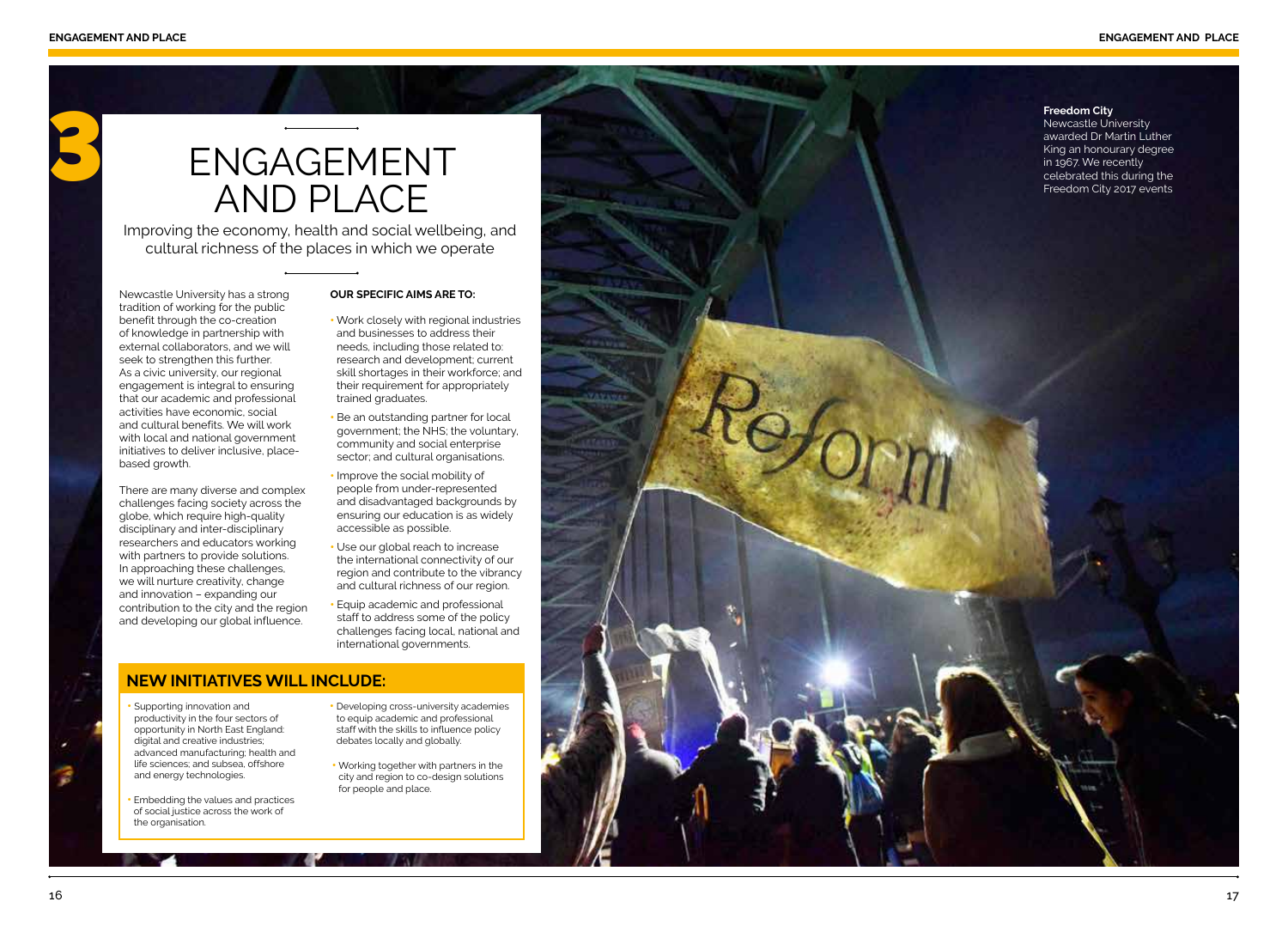4

**International presence**  We have four locations

## GLOBAL

## Influencing globally

We take a different view from many universities, believing that having presence outside of Newcastle allows us to develop partnerships, perspectives, innovations and solutions for education and research that we could not achieve in Newcastle alone. We have four global locations in Newcastle, London, Singapore and Malaysia. This physical presence is further strengthened by more than 200 collaborative agreements with universities and institutions around the world, a diverse community of students and staff from more than 120 different countries and a global alumni network of more than 200,000.

## **OUR SPECIFIC AIMS ARE TO:**

- Foster an environment that places international ambition and activities in the centre of our everyday thinking and working.
- Engage with our global alumni community and support professional networking and career development events.
- Build, meet the needs of and collaborate with the global network of partners, stakeholders, alumni and friends of Newcastle University.
- Provide the quality of experience that attracts and supports exceptional international students and staff from around the world.
- Work with our partners to make a positive impact in low- and middleincome countries by addressing 'grand challenges' relevant to them and championing social justice.

## **NE W INITIATIVES WILL INCLUDE:**

• Creating an environment in which staff are encouraged to develop international research and educational collaborations, and to encourage staff and student mobility and international outlook.

networks in our areas of strength and leading the formation of new global partnerships to promote the international connectivity of the North and North East of England.

• Maximising the impact of our international presence through investment in research, the exchange of people and engagement with alumni.



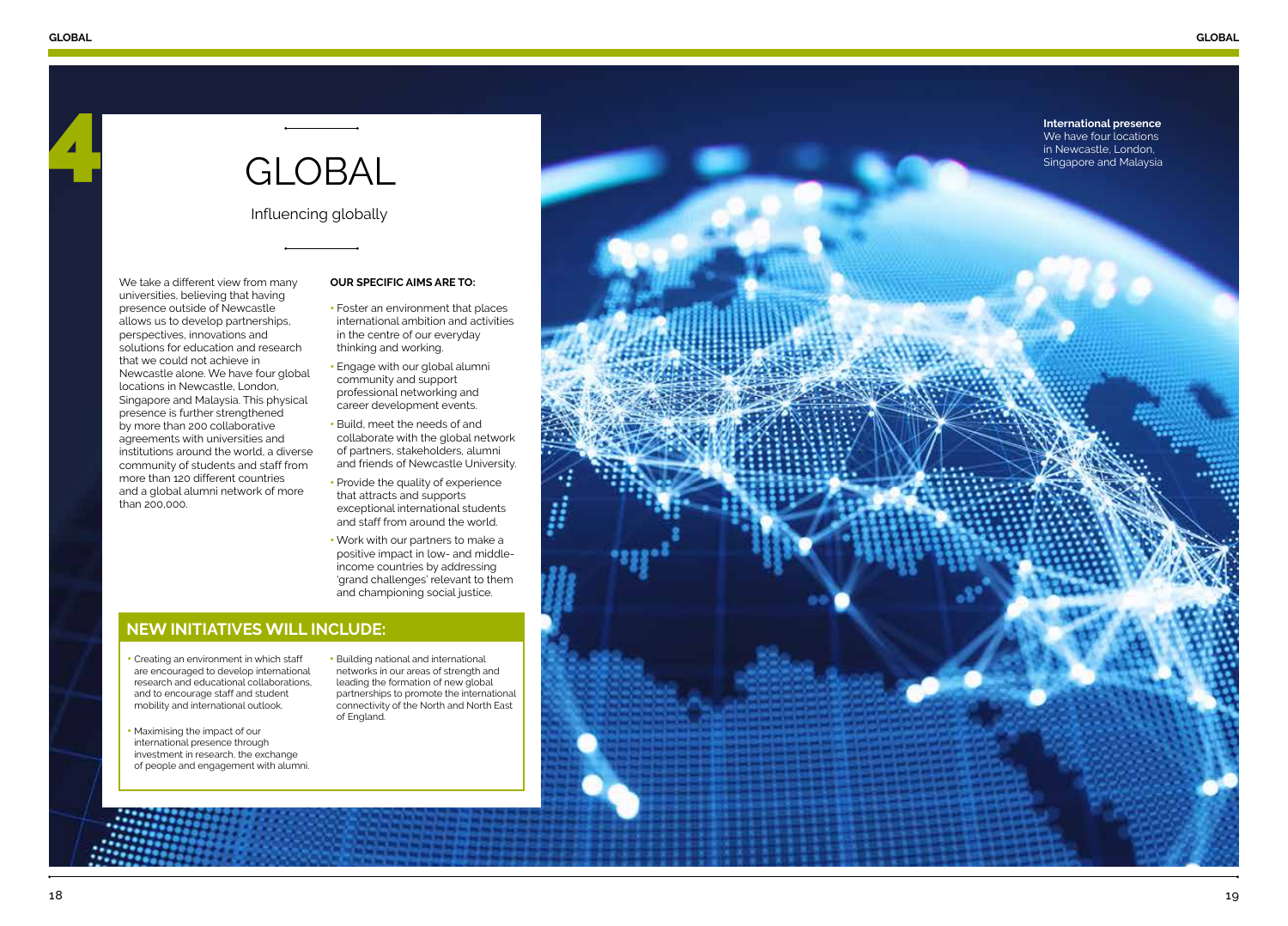## STRATEGIC **ENABLERS**

This section identifies the strategic enablers – or inputs – we draw upon to support our core activities of education, research and engagement

#### $RQR$ **OUR PEOPLE**

We aim to attract the very best students and staff to Newcastle University and to support our people to achieve their full potential, regardless of background. This includes the development of our own staff and the close collaboration with partners to enhance our education and training to meet both existing and emerging requirements.

We have a strong foundation of exceptional communities of staff

#### **INFRASTRUCTURE**

The University's estate and wider infrastructure supports all aspects of education and research. It is therefore vital that both our physical and virtual learning environment facilitates creativity and engagement between students, staff and our external partners.

environment of trust and respect where we harness this talent and inspire people to achieve even greater things.

and students. We aim to create an

Our People Strategy will help us to achieve this: attracting and retaining the best people; investing in our people; improving our systems and operations; and promoting a culture of innovation and aspiration.

We are investing in new digital technology to facilitate a bespoke experience for all who interact with the University. We treasure our remarkable archived materials, and will enhance accessibility to these through open data, digital archiving, and physical museum and library spaces.

#### **NETWORKS AND PARTNERSHIPS**

Our networks in the UK and overseas – including our alumni base – are key to the delivery of our strategy. Our aim is to develop these networks and partnerships and, through our Engagement and Place Strategy, establish the University as a collaborative leader for global connections with the North East of England. We have a central role to play in promoting the city of Newcastle as a place to live, work, study and visit – vital to supporting the economic, social and cultural success of the city.

#### **ENVIRONMENTAL**  ര **SUSTAINABILITY**

Newcastle University is among the most sustainable universities in the UK, and has made great progress in carbon management, waste reduction and increased use of public transport among our staff and students. Our aim, as part of the new Vision, is to renew our deep commitment to managing our global campus footprint in a sustainable manner.



## **MONITORING OUR PROGRESS**

Investment in people and infrastructure requires a financial strategy that enables us to generate a surplus on operating activities sufficient to support that investment. To achieve our ambitions for education, research and engagement also requires effective and joined-up professional services and good governance.

We take pride in our professionalism and review our business processes on a regular basis to deliver sectorleading services to meet changing needs. We also recognise that to be effective requires us to be agile, resilient and cost-efficient – qualities that underpin our University-wide approach to professional services.

We aim to enhance our position as a world-leading university through education, research and engagement. We will monitor progress against each of our core strategies using a small set of metrics reported to Council.

We also recognise that universities are often measured using rankings that compare the relative position of institutions in the UK and internationally. Our broad aim is to achieve a position in the global Top 100 as measured by at least one of the main university rankings. The success of our Vision is not, however, determined by rankings produced by external organisations.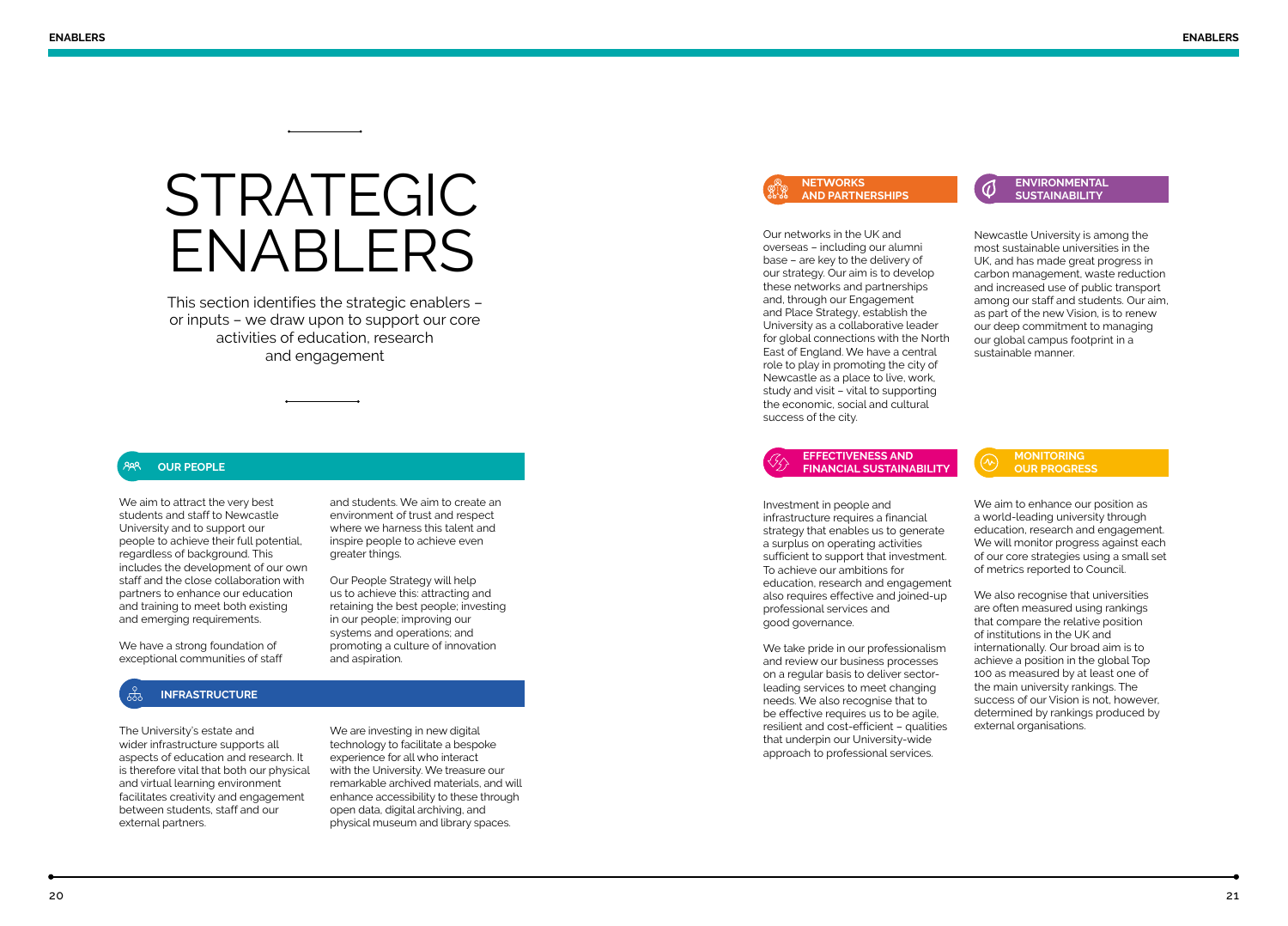## **visit [ncl.ac.uk/from](https://www.ncl.ac.uk/from)**

....

т

₩

h.